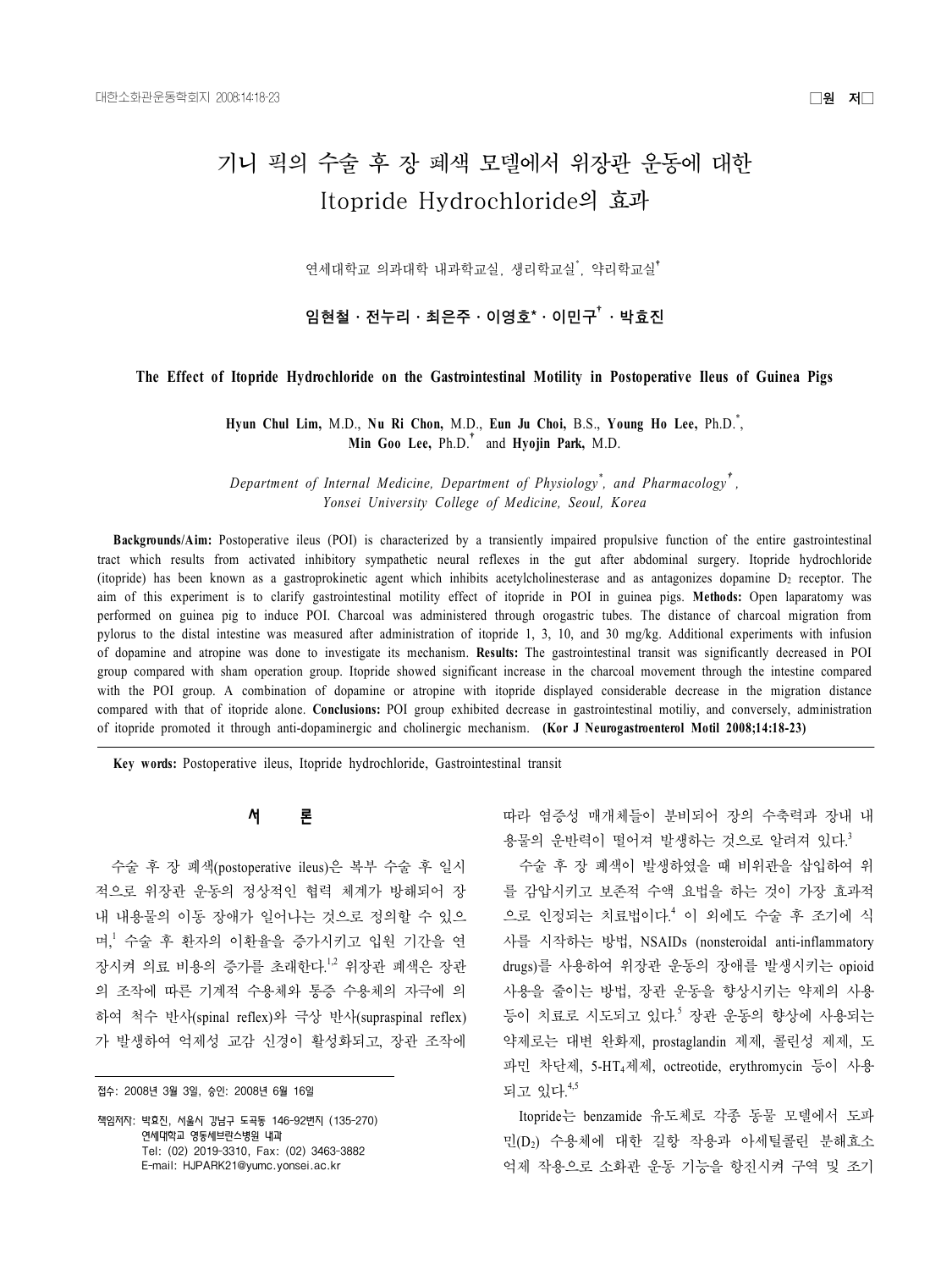포만감 등의 기능성 소화 불량증 환자 치료에 적용되고 있 다. 6,7

본 연구는 기니 픽의 수술 후 장 폐색 모델에서 itopride 를 투여하였을 때 소화관 운동에 어떤 효과가 나타나는 지 를 확인하고자 하였으며, 작용 기전을 확인하기 위하여 길 항제인 dopamine과 atropine을 병행하여 투여하였을 때 소 화관 운동에 나타나는 변화를 관찰하였다.

#### 재료 및 방법

## 1. 실험 재료

1) 실험동물

Hartley 종인 체중 250-350 g의 기니 픽(Charles River laboratories, Inc., Wilmington, MA, USA) 수컷을 사용하였다.

## 2) 실험약물

실험에 사용된 약물은 itopride hydrochloride (Abbott, Katsuyama, Japan), dopamine (Sigma, St. Louis, MK, USA), atropine (Sigma, St. Louis, MK, USA), charcoal (Sigma, St. Louis, MK, USA) 등이다. Itopride hydrochloride는 생리 식염수에 녹여 사용하 였으며 charcoal은 barium, charcoal, 생리 식염수를 2:1:6의 비율로 녹여 사용하였다.

## 2. 실험 방법

1) 수술 후 장 폐색 유발

시술 전 24시간 전부터 물을 제외하고 금식 상태를 유 지 후 pentobarbital sodium (40 mg/kg)을 복강 내에 주사하 였다. 마취가 될 때까지 상태를 관찰하며 기다린 후, 마취 가 되면 배의 털을 면도기를 사용하여 제거하였고 털을 제 거한 부위를 알콜 솜으로 소독하였다. 배 부분의 피부, 근



Fig. 1. The protocols of gastrointestinal transit study after surgery

육 층을 절개한 후 복막 절개를 시행하였으며 절개 부위를 최소화하였다. 복부 절개 후 장관 조작 없이 봉합한 군 (sham operation)과 맹장 부위를 추출한 후 1분간 젖은 거즈 로 부드럽게 손가락으로 문질러 준 후 봉합하여 수술 후 장 폐색 모델군을 만들었다. <sup>2</sup> 수술을 한 기니 픽은 각각 개 별 사육 조건에서 회복시켰다(Fig. 1).

## 2) 측정 방법

복부 봉합 후 경구 위도관을 삽입하였고 charcoal 및 itopride 를 각각 1, 3, 10, 그리고 30 mg/kg을 주입한 군을 마련하 였으며, 3시간의 회복 시간을 가진 뒤 후두부를 강타하여 기절시킨 후 경동맥을 절단하여 실혈시켜 희생시켰다(Fig. 1). 위의 유문부에서 charcoal이 이동한 거리를 측정하여 약제 비투약군과 비교 관찰하였다. 연구 방법은 Yonsei University Animal Care and Use Committee의 Guideline에 따라서 시행 하였다.

## 3) 길항제 주입

Itopride 3 mg를 투여한 군에서 추가로 복강내로 dopamine (0.4 mg/kg)과 atropine (0.3 mg/kg)을 투여하고 3시간의 회복 시간을 가진 뒤 위의 유문부에서 charcoal의 이동 거리를 측정하였다(Fig. 1).

#### 3. 통계 분석

위장관 운동은 위의 유문부에서 charcoal의 이동 거리를 cm로 표현하였으며, 통계량은 평균±표준 편차로 표시하였 다. sham 수술군과 수술 후 장 폐색군, 수술 후 장 폐색 군 에 itopride를 각각 농도별 (1 mg/kg, 3 mg/kg, 10 mg/kg, 30 mg/kg)로 주입한 군을 student's *t*-test를 사용하여 비교 분석 하였으며, 유의성 검정은 *p*값이 0.05미만인 경우로 하였다. Itopride의 농도에 따른 표지자 이동거리의 상관관계를 확인 하기 위하여 일변수 선형회귀분석을 시행하였고, 유의성 검정은 *p*값이 0.05미만인 경우로 하였다.

# 결 과

# 1. 수술 후 장 폐색을 유발하였을 때 표지자 이동거리의 변화

수술 후 장 폐색을 유발한 군(n=6)에서 charcoal의 이동 거리가 sham 수술군(n=3)과 비하여, 유의하게 감소하였다 (121.7±22.6 cm vs 16.7±26.6 cm, *p*<0.05)(Fig. 2).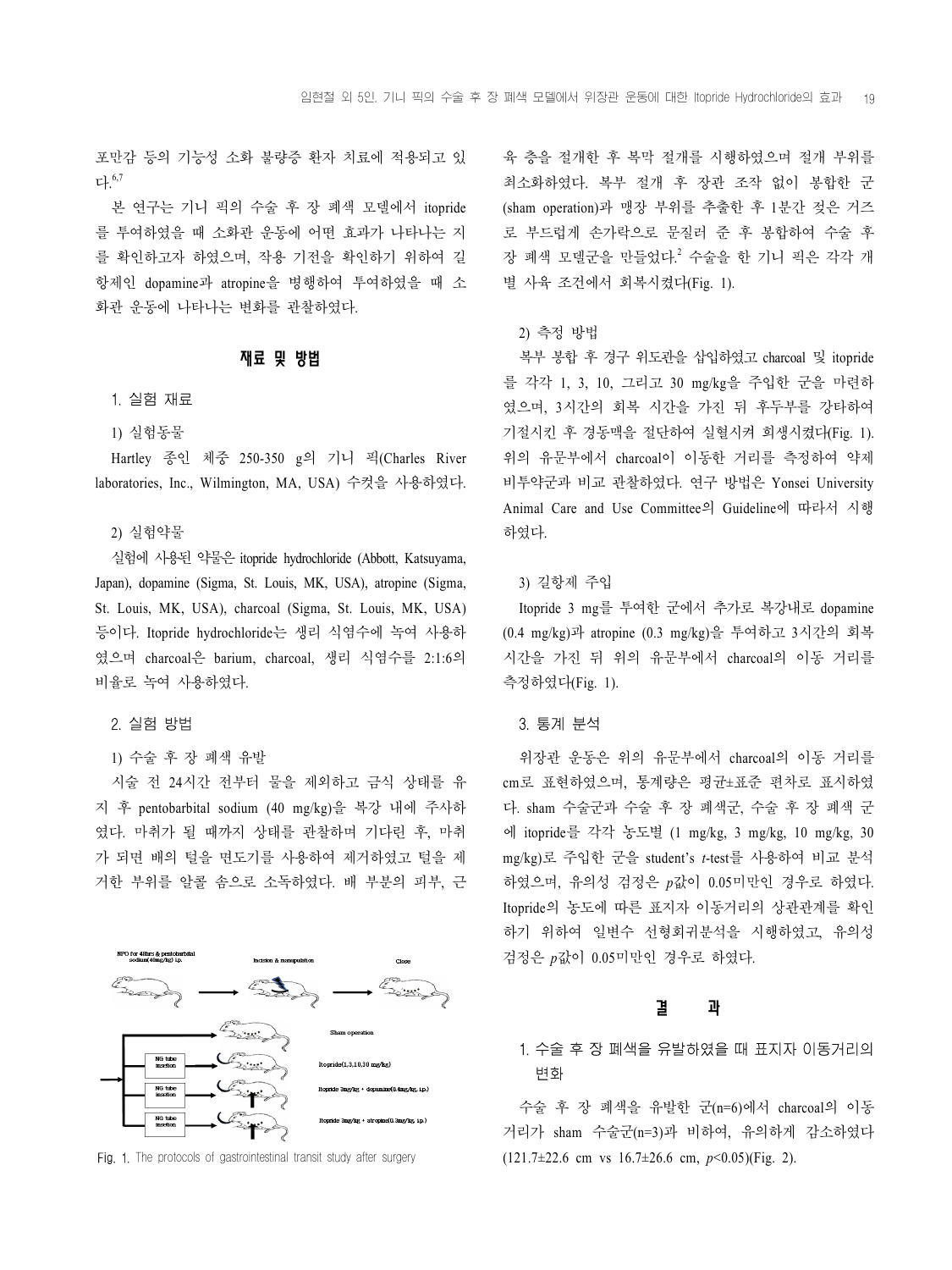

Fig. 2. The gastrointestinal transit assessed by migration distance was significantly decreased in postoperative ileus group compared with sham operation group (121.7±22.5 cm vs 13.3±23.0 cm, p<0.05).



Fig. 3. Itopride showed significant increase in the charcoal movement through the intestine compared with the postoperative ileus group with dose dependently(13.3±23.0 cm, 67.0±28.6 cm, 89.0±18.8 cm, 85.0±20.6 cm and 109.0±17.46 cm)

# 2. 수술 후 장 폐색군에서 itopride를 투여하였을 때 표 지자 이동거리의 변화

Itopride를 1, 3, 10 및 30 mg/kg을 처치하였을 때 charcoal의 이동거리가 67.0±28.6, 89.0±18.8, 85.0±20.6 및 109.0±17.46 cm로 나타나 장 폐색으로 인해 감소된 이동거리가 농도 의존적으로 회복됨을 관찰하였다(Fig. 3).

# 3. 수술 후 장 폐색군에서 itopride 및 dopamine 병용 투 여시 표지자 이동거리의 변화

Itopride 3 mg/kg를 단독 투여한 군(n=5)과 itopride 3 mg/kg + dopamine 0.4 mg/kg를 투여한 군 (n=6)간의 charcoal 이동 거리를 비교하였을 때 병용 투여한 군에서 itopride 단독 투 여군에 비하여 이동거리가 유의하게 감소하였으며(45.0±35.6 cm vs 89.0±18.8 cm, *p*<0.05), 약제 비투약군에 비하여 이동 거리가 증가된 경향을 보이나 통계학적으로 유의하지 않았 다(45.0±35.6 cm vs 16.7±26.6 cm, *p*=*NS*)(Fig. 4).

# 4. 수술 후 장 폐색군에서 itopride 및 atropine 병용 투 여시 표지자 이동거리의 변화



Fig. 4. Combination of dopamine and itopride displayed considerable decrease in the migration distance compared with that of itopride alone (89.0±18.8 cm vs 45.0±35.6 cm, p<0.05)



Fig. 5. Combination of atropine and itopride displayed considerable decrease in the migration distance compared with that of itopride alone (89.0±18.8 cm vs 17.0±26.6 cm, p<0.05).

Itopride 3 mg/kg를 단독 투여한 군(n=5)과 itopride 3 mg/kg +atropine 0.3 mg/kg를 투여한 군(n=5)간의 charcoal 이동거 리를 비교하였을 때 병용 투여한 군에서 itopride 단독 투여 군에 비하여 이동거리가 유의하게 감소하였다(17.0±26.6 cm vs 89.0±18.8 cm, *p*<0.05)(Fig. 5).

# 고 찰

수술 후 장 폐색은 복부 수술 후에 일시적으로 위장관 운동의 정상적인 협력 체계에 장애가 발생하여 장내 내용 물의 이동 장애가 나타나는 것으로, 수술 후 환자의 이환 율을 증가시키고 입원 기간을 연장시켜 의료 비용을 증가 를 유발한다. 수술 후 장 폐색은 대부분의 복부 수술 환자 에서 나타날 수 있으며, 보통 3-5일 정도 지속되나, 수술 후 아편유사제제(opioid) 사용 및 장관의 조작 정도에 따라 더 장기적으로 지속될 수 있다. <sup>1</sup> 수술 후 장 폐색이 있는 환자들은 구역, 구토, 복부 팽만감, 장음 감소, 배변 지연, 산통성 복통 등을 호소한다. $^{\mathrm{l}}$ 

수술 후 장 폐색의 발병 기전은 아직까지도 명확하지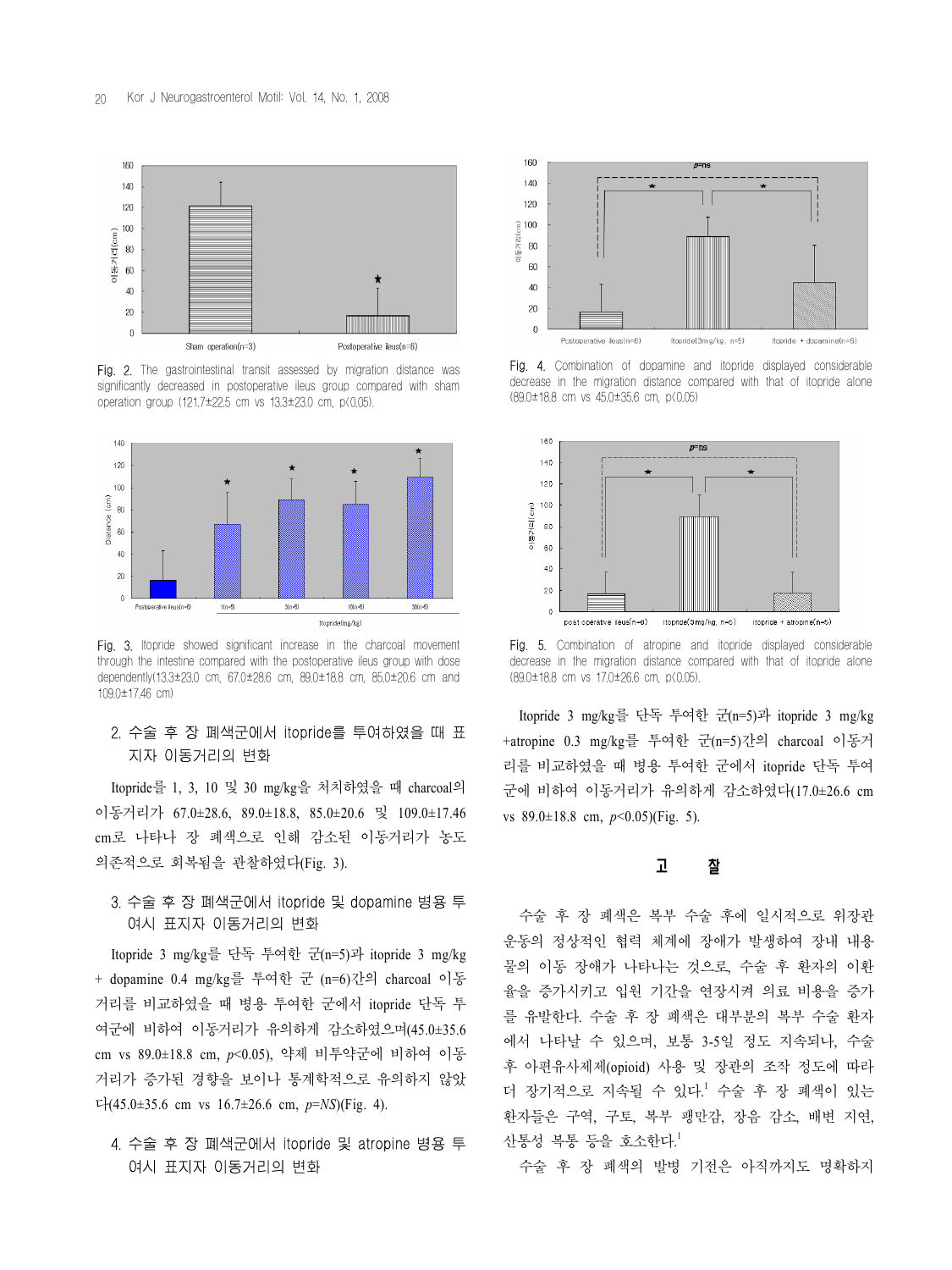않으며, 현재까지 수술의 통증에 따른 억제성 교감 신경 반사와 염증성 변화 등 다양한 요인에 의해 발생하는 것으 로 알려져 있다. 1,8,9 수술 후 장 폐색은 초기 요인과 후기 요인으로 나타나는 것으로 알려져 있다. 초기 요인은 개복 술 및 장관의 조작에 따른 기계적 수용체와 통증 수용체의 자극이 구심성 신경을 따라 척수 반사(spinal reflex)와 극상 반사(supraspinal reflex)를 유발하고 코르티코트로핀 분비인 자(corticotrophin releasing factor)를 분비하게 하고, 이러한 교감성 스트레스 반응이 위장관 운동을 억제하여 초기 3시 간 내의 급성 위장관 폐색을 유발하게 된다.<sup>9,10</sup> 후기 요인 은 장관 조작에 의한 고유근의 염증성 변화에 의한 것으로 고유근에 존재하는 대식세포와 장관 조작 후 나타나는 고 유근으로의 백혈구 침윤에 의하여 평활근의 기능 장애를 가져와 장관의 수축성의 감소와 운동 능력을 감소시켜, 수 술 후 24시간 이후의 장 폐색 발생 요인으로 알려져 있 다. 11,12

수술 후 장 폐색 발생시 치료 방법으로 비위관을 삽입 하여 위를 감압시키면서 보존적 수액요법을 시행하는 것이 가장 효과적으로 인정되고 있다. <sup>4</sup> 이 외에도 수술 후 조기 식사를 시작하는 방법이나 장관 폐색을 유발하는 opioid 계 열의 약물 사용을 줄이는 방법 등이 추가적으로 시도되고 있다. 4,5

수술 후 장 폐색을 조절하기 위하여 시도되고 있는 약 물로 교감성 억제가 수술 후 장 폐색의 중요한 병인으로 작용하므로, α-adrenergic 차단제 또는 6-hydroxydopamine을 통한 화학적 교감신경절제술이 시도되고 있으며, 1,8 장관 운 동을 억제하는 것으로 알려진 CGRP (calcitonin gene-related peptide)에 대한 길항제, 13 nitregic 수용체에 대한 길항제 등 이 시도되고 있다.<sup>8,14</sup> 또 수술 후 통증 조절을 위하여 사용 되는 morphine 등 opioid 유도체들에 의한 장관 마비를 줄 이기 위하여 NSAIDs (nonsteroidal anti-inflammatory drugs), μ-opioid 수용체 차단제 등이 사용되고 있다.<sup>14-16</sup>

수술 후 장 폐색을 호전시키기 위하여 다양한 위장관 운동약제들이 개발되어 왔는데, 5-HT4 수용체에 작동하는 cisapride, mosapride 및 도파민 수용체에 대한 차단제인 metoclopramide 등이 연구되어 왔으며, 현재까지의 연구에 서 5-HT4 수용체인 cisapride 및 mosapride가 실험적으로 장 폐색을 호전시키는 것으로 알려져 있다. 17-19

Itopride는 benzamide 유도체로 도파민(D2) 수용체에 대한 길항 작용과 아세틸콜린 분해효소 억제작용으로 소화관 운 동기능을 항진시켜 구역 및 조기 포만감 등의 기능성 소화

불량증 환자 치료에 적용되고 있다.<sup>6,7</sup> 동물의 생체 내 실험 결과에 의하면 itopride는 하부 위장관 운동에도 효과가 있 는 것으로 알려져 있으며, $^{20\text{-}22}$  본 연구는 itopride가 수술 후 장 폐색군에서 위장관 운동에 어떠한 영향을 미치는지, 또 한 작용 기전에 대하여 알아보고자 하였다.

본 연구에서는 수술 후 장 폐색을 유발한 군에서 피부 절개 및 sham 수술군에 비하여 표지자(charcoal)의 이동 거 리가 유의하게 감소하는 것을 확인할 수 있었다. 수술 후 장 폐색군에서 itopride를 투여하였을 때 약제 비투약군에 비하여 표지자의 이동거리가 유의하게 증가하는 것을 확인 할 수 있었으며, 효과는 농도 의존적으로 증가하는 것을 확인할 수 있었다.

Itopride의 위장관 운동성 향상 기전인 도파민(D2) 수용체 에 대한 길항 작용에 대한 효과를 확인하기 위하여 itopride 단독 투여군과 dopamine을 병용 투여한 군을 비교하였을 때 병용 투여한 군에서 표지자의 이동거리가 유의하게 감 소하는 것을 확인할 수 있었다. 이는 이전 연구들에서 도 파민 차단제인 metoclopramide가 수술 후 장 폐색에 대하여 효과가 없다는 내용과 차이를 보이고 있다. <sup>18</sup> 수술 후 장 폐색에서 metoclopramide가 위장관 운동 향상에 효과가 없 다는 실험들의 경우, metoclopramide의 효과가 비추진성 (non-propulsive) 연동 운동을 보이고, 중추신경계의 도파민 차단제로 주로 작용하기 때문일 것으로 설명할 수 있다.<sup>23</sup> 반면 itopride는 장관 근육의 신경근 접합부에 분포하는 도 파민 수용체에 직접 작용하여 장관 운동의 증가가 나타나 는 것으로 생각할 수 있다.

아세틸콜린은 부교감신경의 말단에서 분비되어 위장관 운동을 향상시키는 역할을 하는 신경전달 물질로 아세틸콜 린 분해효소 억제제인 neostigmine을 이용한 연구에서 초기 장관 폐색에서 대장 운동성의 향상시켰다는 보고가 있다. 24 Itopride는 아세틸콜린 분해효소 억제제의 효과도 가지기 때 문에,<sup>7,22</sup> 효과를 확인하기 위하여 itopride 단독 투여군과 atropine을 병용 투여한 군을 비교하였을 때 병용 투여한 군에서 표지자의 이동거리가 유의하게 감소하는 것을 확인 할 수 있었다.

표지자의 이동거리의 감소가 dopamine을 병용 투여한 군 에 비하여 크게 나타나는 것은 itopride의 도파민(D2) 수용 체에 대한 길항 작용과 아세틸콜린 분해효소 억제 작용이 결과적으로 콜린성 작용을 증가시키는 데 atropine에 의하 여 콜린성 작용이 억제되기 때문일 것으로 생각된다. $^7$ 

본 연구에서는 itopride의 소화관 운동 효과를 수술 후 3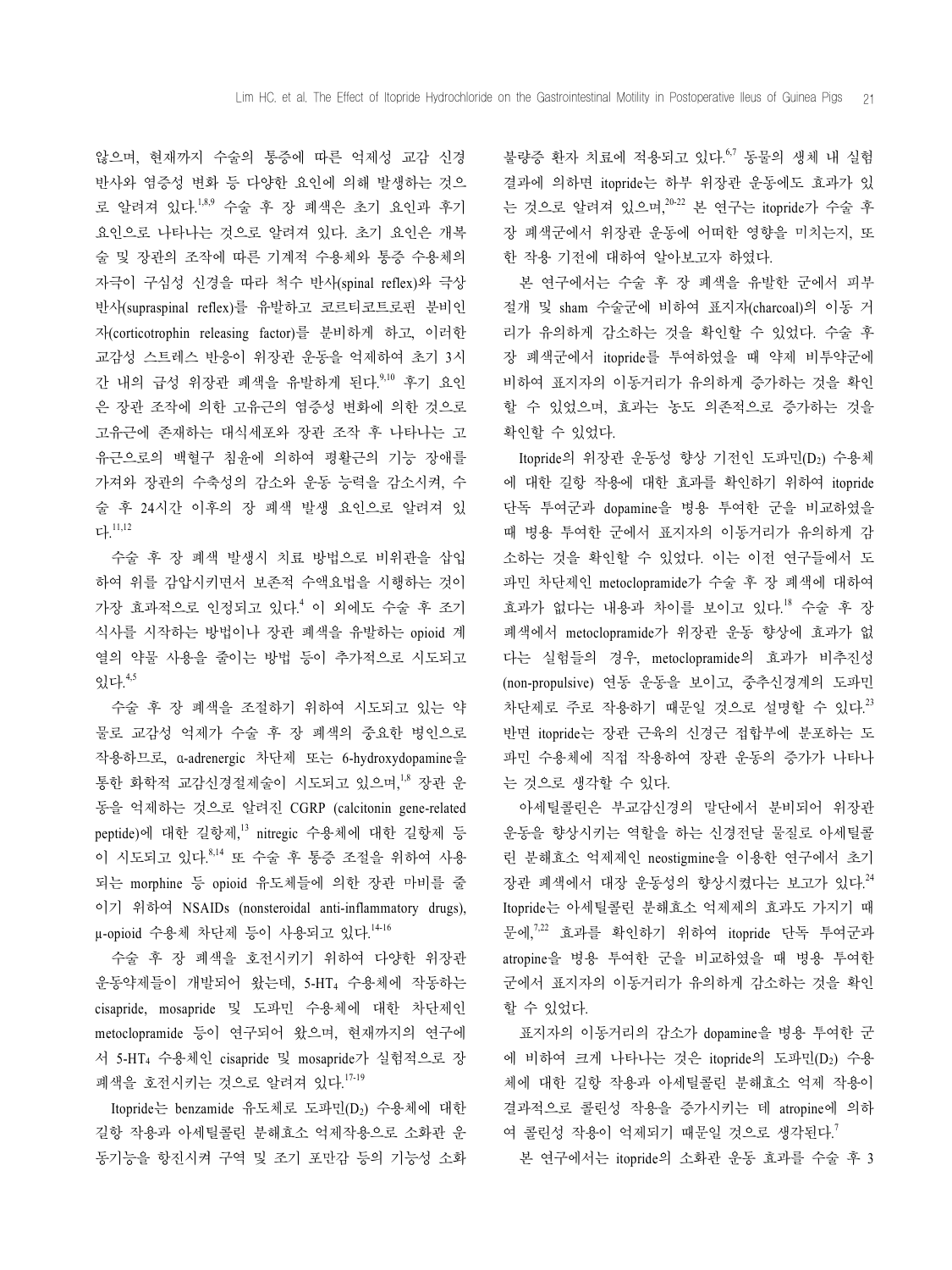시간 후에 확인하였는데, 이는 수술 후 장폐색의 초기에 Itopride의 도파민 길항제와 콜린성 작용을 통하여 소화관 운동 회복에 도움을 줄 수 있을 것으로 사료된다. 수술 후 장폐색 환자들의 이환율과 입원 기간은 위장관 운동 능력 이 3-5일 이상 회복되지 않기 때문에 발생하므로 itopride의 임상적 적용을 위해서는 수술 후 장 폐색이 지속될 때 투 여시 소화관 운동 회복을 확인하는 것이 필요할 것으로 사 료된다.

본 연구에서는 itopride 투여시 수술 후 장 폐색 모델에 서 위장관 운동이 증가하는 것을 확인할 수 있었으며, 도 파민 수용체에 대한 길항제와 아세틸콜린 분해효소 억제제 를 통하여 작용하는 것으로 생각할 수 있었다. 본 연구 결 과를 통하여 수술 후 초기 장 폐색의 치료 목적으로 itopride의 임상적 적용에 대한 실험적 근거를 마련하였다고 생각된다.

# 요 약

목적 : 수술 후 장 폐색(postoperative ileus)은 복부 수술 후에 발생하는 일시적인 위장관 운동의 장애로 인한 장내 내용물의 이동 장애로 정의할 수 있다. 장 폐색은 수술 후 장관의 억제성 교감 신경의 반사가 활성화되고, 카테콜아 민과 염증성 매개체가 분비되어 장 운동이 억제되어 나타 나는 것으로 알려져 있다. Itopride는 도파민(D2) 수용체에 대한 길항 작용과 아세틸콜린 분해효소 억제 작용으로 소 화관 운동을 항진시켜 기능성 소화 불량증 환자 치료에 적 용되고 있다. 본 연구는 기니 픽에서 수술 후 장 폐색을 유발한 후 itopride를 투여하였을 때 위장관 운동에 미치는 영향을 알아보고자 한다. 대상 및 방법 : 기니 픽의 복부 절개를 시행하고 장 폐색을 유발한 후 경구 위도관을 삽입 후 charcoal을 투여하고, itopride 1, 3, 10, 그리고 30 mg/kg 을 주입하고, 3시간 후 위의 유문부에서 charcoal의 이동 거 리를 측정하였다. Itopride의 위장관 운동 효과의 기전을 확 인하기 위하여 dopamine과 atropine을 병행하여 투약한 군 에서 charcoal 이동 거리를 측정하였다. 결과 : 장 폐색을 유발한 군에서 sham operation 군에 비하여 charcoal의 이동 거리가 유의하게 감소하였다. Itopride를 투여한 군에서 약 제 비투약군에 비하여 charcoal 이동 거리가 유의하게 증가 하였으며, 농도 증가에 따라서 charcoal 이동 거리가 증가하 였다. Dopamine 또는 atropine을 itopride와 병행하여 투여하 였을 때, itopride 단독 투여군에 비하여 charcoal의 이동 거

리가 유의하게 감소하였다. 결론 : 수술 후 장 폐색 모델에 서 위장관 운동이 감소하고, itopride를 투여하였을 때 위장 관 운동이 증가하는 것을 확인할 수 있었다. 본 연구 결과 를 통하여 수술 후 초기 장 폐색의 해소 목적으로 itopride 의 임상적 적용에 대한 실험적 근거를 마련하였다고 생각 된다.

색인 단어 : 수술 후 장 폐색, itopride hydrochloride, 위장관 이동

## 참고문헌

- 1. Livingstone E, Passaro E. Postoperative ileus. Dig Dis Sci 1990;35: 121-132.
- 2. De Jonge WJ, Van den Wijgaard RM, The FO, et al. Postoperative ileus is maintained by intestinal immune infiltrates that activate inhibitory neural pathways in mice. Gastroenterology 2003;125:1137-1147.
- 3. Holte K, Kehlet H. Postoperative ileus : a preventable event. Br J Surg 2000:87:1480-1493.
- 4. Mattei P, Rombeau JL. Review of the pathophysiology and management of postoperative ileus. World J Surg 2006:30;1382-1391.
- 5. Luchey A, Livingstone E, Tache Y. Mechanisms and treatment of postoperative ileus. Arch Surg 2003:138;206-214.
- 6. Sakaguchi J, Nishino H, Ogawa N, et al. Synthesis, gastrointestinal prokinetic activity structure activity relation-ships of novel N-[(2-(dealkylamino) ethoxy] benzamide derivatives. Chem Pharm Bull (Tokyo) 1992;40:202-211.
- 7. Iwanaga Y, Miyahtita N, Morikawa K, Mizumoto A, Dondo Y, Itoh Z. A novel water soluble dopamine 2 antagonist with anticholinesterase activity in gastrointestinal motor activity. Gastroenterology 1990;99: 401-418.
- 8. De Winter BY, Boeckxstaens GE, De Man JH, Moreels TG, Herman AG, Pelckmans PA. Effect of adrenergic and nitrergic blockade on experimental ileus in rats. Br J pharmacol 1997;120:464-468.
- 9. Fukuda H, Tsuchida D, Koda K, Miyazaki M, Pappa TN, Takahshi T. Inhibition of sympathetic pathways restores postoperative ileus in the upper and lower gastrointestinal tract. J Gastroenterol Hepatol 2007;22:1293-1299.
- 10. The FO, Bockxstaens GE, Snoek SA, et al. Activation of the cholinergic anti-inflammatory pathway ameliorates postoperative ileus in mice. Gastroenterology 2007;133:1219-1228.
- 11. Kalff JC, Carlos TM, Schraut WH, Bililar TR, Simmons RL, Bauer AJ. Surgically induced leukocytic infiltrates within the rat intestinal muscularis mediated postoperative ileus. Gastroenterology 1999;117:378-387.
- 12. Wehner S, Behrendt FF, Lyutenski BN, et al. Inhibition of macrophage function prevents intestinal inflammation and postoperative ileus in rodents. Gut 2007;56:176-185.
- 13. Plourde V, Wong HC, Walsh JH, Raybould HE, Tache Y. CGRP antagonists and capsaicin on celiac ganglia partly prevent postoperative gastric ileus. Peptides 1993;14:1225-1229.
- 14. De Winter BY, Boeckxstaens GE, De Man JG, Moreels TG, Herman AG, Pelckmans PA. Differential effect of indomethacin and ketorolac on postoperative ileus in rats. Eup J Pharmacol 1998;26:71-76.
- 15. Fukuda H, Suenaga K, Tsuchida D, Mantyh CR, Pappas TN, Hicks GA.